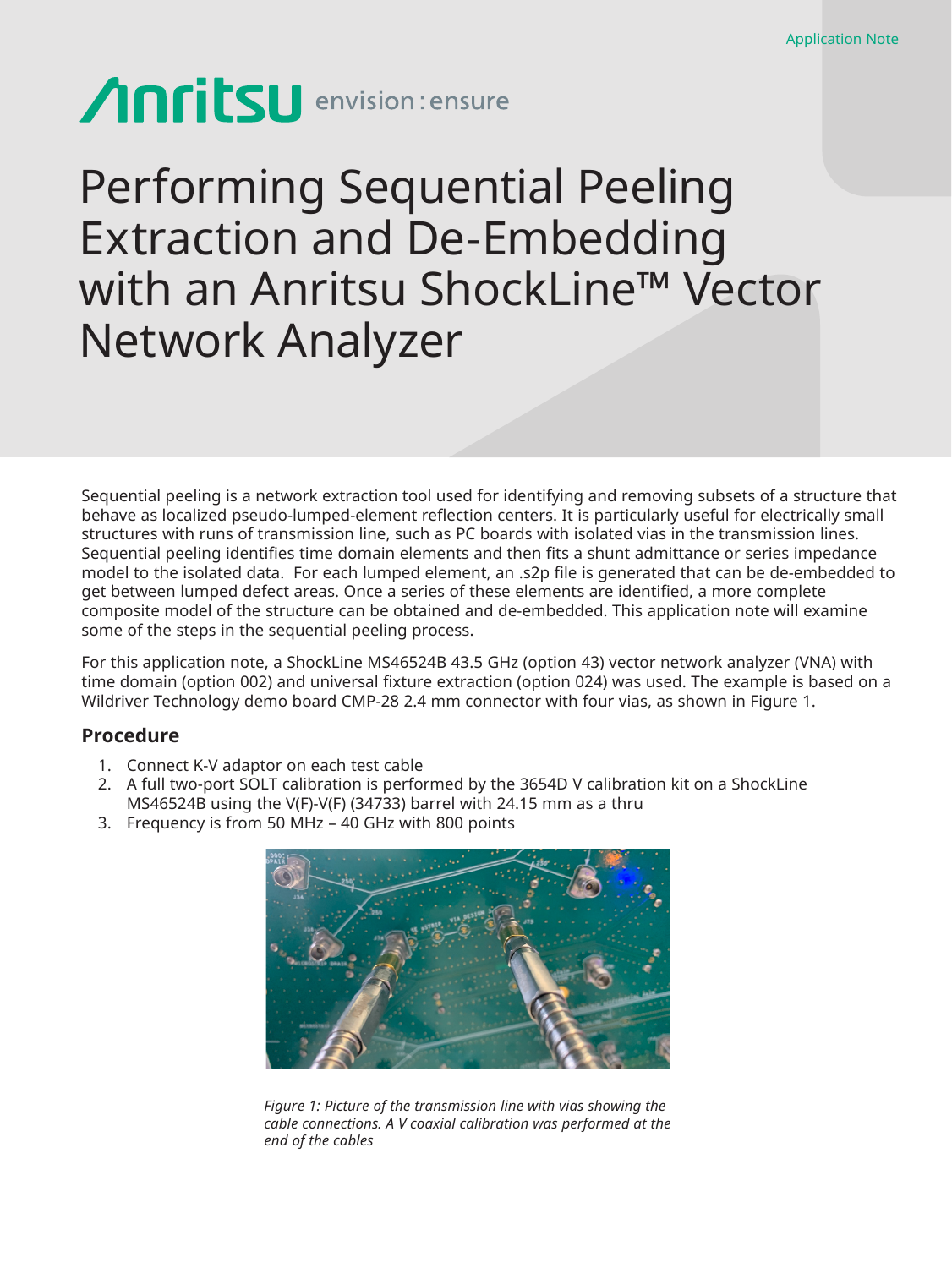If one looks at the initial time domain representation (Tr3 as shown in the second plot in Figure 2), one can see the first via appearing near 76.22 ps. The frequency domain response shows a complex standing wave pattern due to all of the reflection centers and a worst-case reflection coefficient of about -1.6 dB (see Tr1 as shown in the first plot in Figure 2).



*Figure 2: Original frequency and time domain responses of the transmission line with vias under study*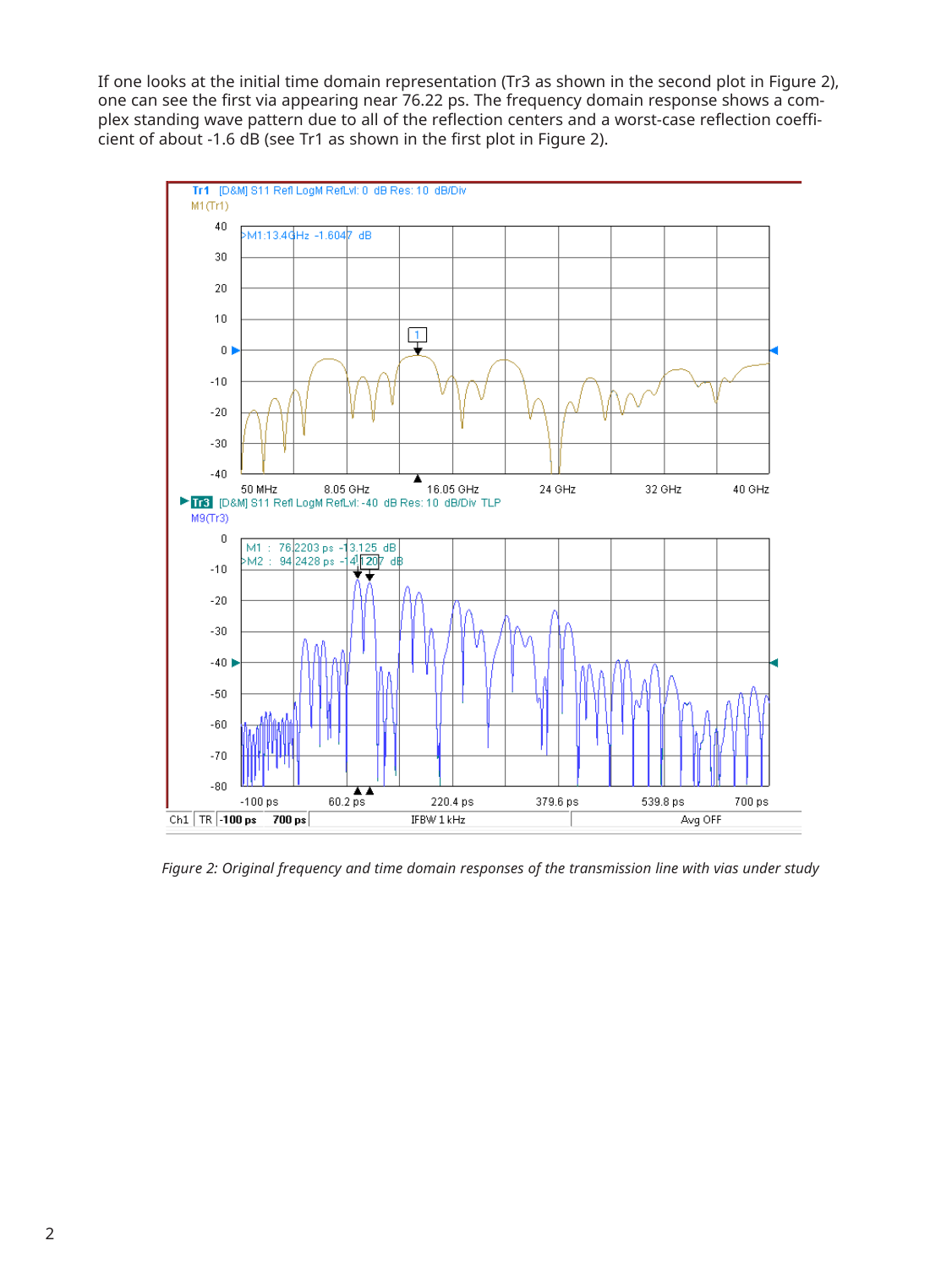The peeling process was initiated with a series-Z selection (since the defect was known to be inductive) and the 76.22 ps location was entered (while this choice is clearly dominant, 0 could have been entered to trigger the auto-selection routine). The resulting .s2p file and lead-in transmission line (76.22 ps converted to air-equivalent length = 22.8 mm) was de-embedded by selecting **Calibration Menu > De-embedding Tools > Sequential Extraction (Peeling)** (Figure 3). (Note: delay  $*$  speed of light = electrical length.)

| Sequential Extraction [Peeling]<br>Sequential Extraction will construct a .s2p or .s4p file based on a model of an isolated defect (treated as<br>▲<br>lumped). This process can be used to sequentially de-embed and identify additional defects.<br>Ξ<br>Instructions:<br>1) Select the reflection parameter to be used in the localization.<br>2) Enter an estimated defect location. This is only used to help with root selection and need not be extremely<br>accurate. Entering 0 will activate the automatic length estimator.<br>3) Select the Defect Structure (shunt admittance Y, series impedance Z, or in the case of differential<br>lparameters, a crossbar impedance). |                                                                                                                                                                   |  |  |  |  |  |
|-----------------------------------------------------------------------------------------------------------------------------------------------------------------------------------------------------------------------------------------------------------------------------------------------------------------------------------------------------------------------------------------------------------------------------------------------------------------------------------------------------------------------------------------------------------------------------------------------------------------------------------------------------------------------------------------|-------------------------------------------------------------------------------------------------------------------------------------------------------------------|--|--|--|--|--|
| <b>Reflection Parameter</b><br>(To Be Used in Localization)<br>S11                                                                                                                                                                                                                                                                                                                                                                                                                                                                                                                                                                                                                      | ÷<br><b>D2.2400</b><br>Estimated Defect Location (ps)<br>(Enter 0 for auto)                                                                                       |  |  |  |  |  |
| Defect Model<br>Shunt Y<br>Series Z                                                                                                                                                                                                                                                                                                                                                                                                                                                                                                                                                                                                                                                     | Include Reflect Standard<br>Reflect Setup<br>Low frequency value of reflection<br>(usually between -1 and +1)<br>1.0000<br>Reflect Defect Location (ps)<br>0.0000 |  |  |  |  |  |
| Save File Location<br>File 1: C:\AnritsuVNA\Data\peeling-2a.s2p<br>*De-embedding, if active, will be used in this extraction.                                                                                                                                                                                                                                                                                                                                                                                                                                                                                                                                                           | <b>Browse</b><br>*Please ensure proper connection before selecting "Perform Sequential Extraction".<br>Perform Sequential<br>Close<br>Extraction                  |  |  |  |  |  |

*Figure 3: Dialog for the peeling extraction*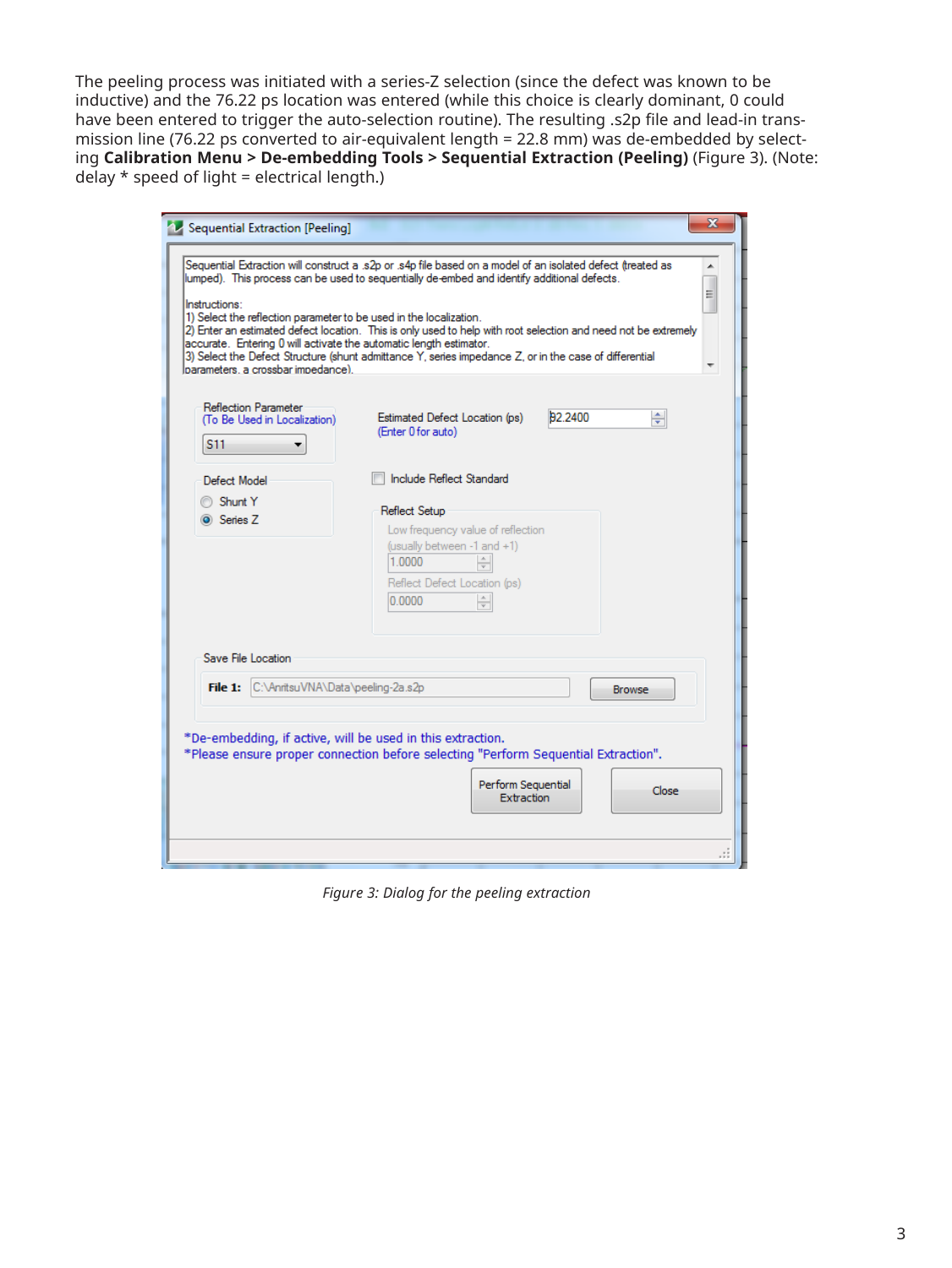| Edit Embedding/De-embedding                                                                                                                                                                                                                                     | $\mathbf{x}$ |  |  |  |  |  |
|-----------------------------------------------------------------------------------------------------------------------------------------------------------------------------------------------------------------------------------------------------------------|--------------|--|--|--|--|--|
| <b>VNA Port Config</b><br>Port 1<br>▼<br>Embedding @ De-embedding                                                                                                                                                                                               |              |  |  |  |  |  |
| Create 2 Port Network                                                                                                                                                                                                                                           |              |  |  |  |  |  |
| C L Circuit                                                                                                                                                                                                                                                     |              |  |  |  |  |  |
| C Circuit                                                                                                                                                                                                                                                       |              |  |  |  |  |  |
| R Circuit                                                                                                                                                                                                                                                       |              |  |  |  |  |  |
| <b>Transmission Line</b><br>量<br>Length (mm)<br>Impedance $(\Omega)$<br>Loss (dB/mm)<br>@ Frequency (GHz)<br><b>O</b> Trans, Line<br>싂<br>÷<br>22.8000<br>÷<br>50.000<br>0.0000<br>0.0000<br>÷<br><b>Dielectric</b><br>Air(1.000649)<br>۰                       |              |  |  |  |  |  |
| S <sub>2</sub> P File<br>$\circ$                                                                                                                                                                                                                                |              |  |  |  |  |  |
| Add/Change Network<br>Embedding/De-embedding Table                                                                                                                                                                                                              |              |  |  |  |  |  |
| Modify Network<br>۸<br>lldut l<br><b>Networks</b>                                                                                                                                                                                                               |              |  |  |  |  |  |
| Ntwk1<br>Delete Network<br>Port 1, De-embedded, 2 Port DUT, T_Line2P, 502, 22.8mm, 0dB/mm, 0GHz, Air(1<br>Ntwk2<br>Ξ<br>Port 1, De-embedded, 2 Port DUT, S2P_File, C:\AnritsuVNA\Data\peeling-1.s2p<br>NtwkN<br>Clear All<br>(Port)<br>$\overline{\phantom{a}}$ |              |  |  |  |  |  |
| <b>Print Table</b><br>Apply to all<br>Close<br><b>Apply</b>                                                                                                                                                                                                     |              |  |  |  |  |  |
|                                                                                                                                                                                                                                                                 |              |  |  |  |  |  |

*Figure 4: De-embedding dialog to remove the first peeling step*

Figure 4 shows the dialog for de-embedding the .s2p file generated using the Figure 3 dialog. Note in particular that the .s2p files that are saved do not include positional information. It is important to move the reference plane to where the defect is (see Figure 4 for the check on "Trans. Line" where the reference plane has moved to 22.8 mm location). The .s2p file just characterizes the reflection center. Now if de-embedding is applied, the responses seen in Figure 5 appear as live traces (with the original data in memory). The frequency domain reflection peaks have dropped by at least 7 dB and the initial time domain impulse response is suppressed.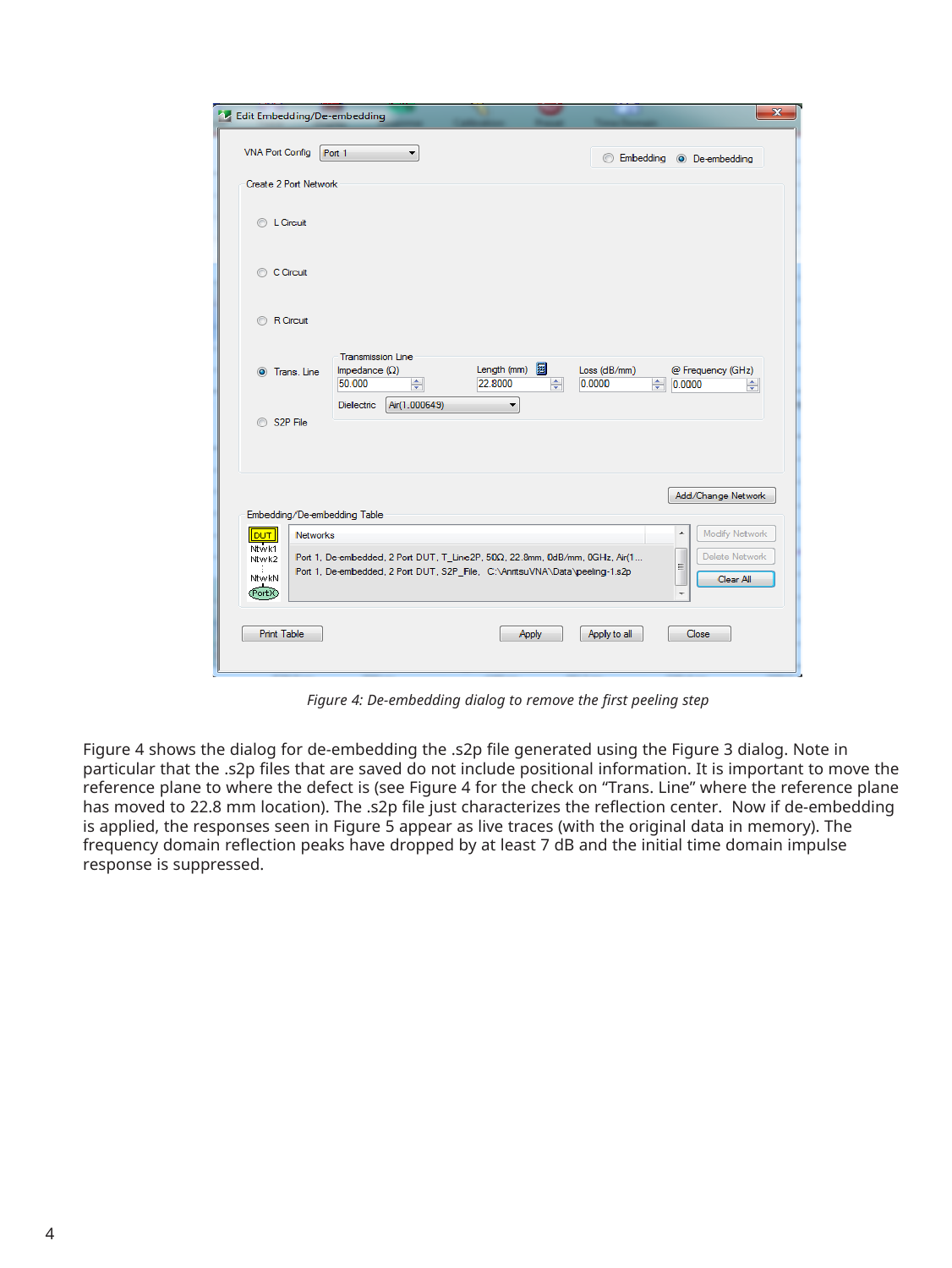

*Figure 5: Frequency and time domain responses of the original structure (brown and olive green, respectively) and after de-embedding the first peeling step (orange-red and orange,*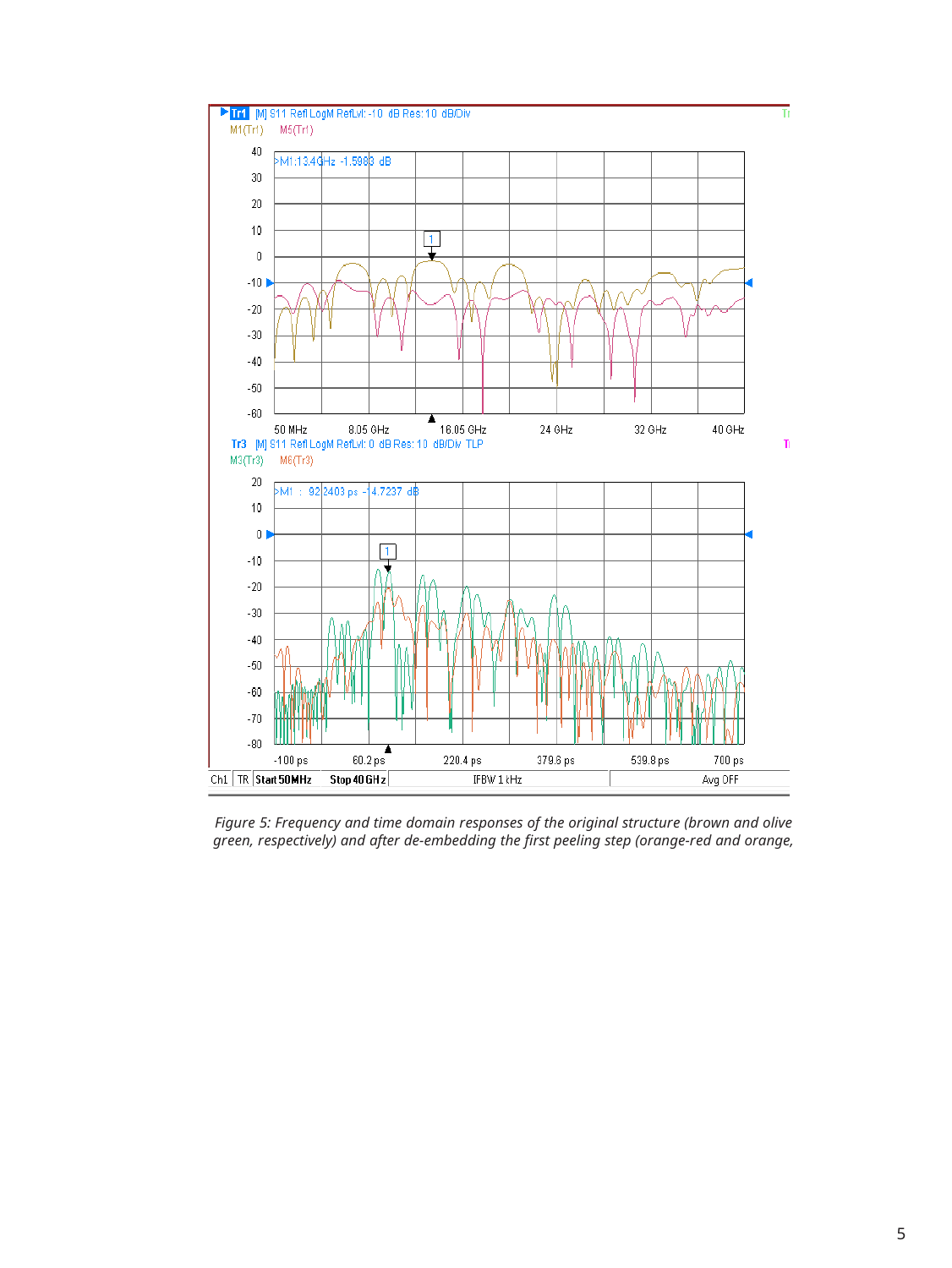| Edit Embedding/De-embedding                                                                                                                                                  |                                                                                                       |                                            |                             | X                                               |  |  |  |
|------------------------------------------------------------------------------------------------------------------------------------------------------------------------------|-------------------------------------------------------------------------------------------------------|--------------------------------------------|-----------------------------|-------------------------------------------------|--|--|--|
| <b>VNA Port Config</b>                                                                                                                                                       | Port 1                                                                                                |                                            |                             | Embedding @ De-embedding                        |  |  |  |
| Create 2 Port Network                                                                                                                                                        |                                                                                                       |                                            |                             |                                                 |  |  |  |
| C L Circuit                                                                                                                                                                  |                                                                                                       |                                            |                             |                                                 |  |  |  |
| C Circuit                                                                                                                                                                    |                                                                                                       |                                            |                             |                                                 |  |  |  |
| R Circuit                                                                                                                                                                    |                                                                                                       |                                            |                             |                                                 |  |  |  |
| <b>O</b> Trans. Line                                                                                                                                                         | <b>Transmission Line</b><br>Impedance $(\Omega)$<br>÷<br>50.000<br>Air(1.000649)<br><b>Dielectric</b> | 圛<br>Length (mm)<br>$\div$<br>22,8000<br>▼ | Loss (dB/mm)<br>÷<br>0.0000 | @ Frequency (GHz)<br>0.0000<br>$\frac{1}{\tau}$ |  |  |  |
| S <sub>2P</sub> File                                                                                                                                                         |                                                                                                       |                                            |                             |                                                 |  |  |  |
| Embedding/De-embedding Table                                                                                                                                                 |                                                                                                       |                                            |                             | Add/Change Network                              |  |  |  |
| lldut l<br><b>Networks</b>                                                                                                                                                   |                                                                                                       |                                            |                             | Modify Network<br>A                             |  |  |  |
| Ntwk1<br>Port 1, De-embedded, 2 Port DUT, T_Line2P, 50Q, 22.8mm, 0dB/mm, 0GHz, Air(1<br>Delete Network<br>E<br>Ntwk2                                                         |                                                                                                       |                                            |                             |                                                 |  |  |  |
| Port 1, De-embedded, 2 Port DUT, S2P_File, C:\AnritsuVNA\Data\peeling-1.s2p<br>NtwkN<br>Clear All                                                                            |                                                                                                       |                                            |                             |                                                 |  |  |  |
| Port 1, De-embedded, 2 Port DUT, T_Line2P, 50Q, 27.6mm, 0dB/mm, 0GHz, Air(1<br>(PortX)<br>۳<br>Port 1: De-embedded: 2 Port DUT: S2P. File: C:\AnritsuVNA\Data\peeling-2 s2p. |                                                                                                       |                                            |                             |                                                 |  |  |  |
| <b>Print Table</b><br>Apply to all<br>Close<br>Apply                                                                                                                         |                                                                                                       |                                            |                             |                                                 |  |  |  |
|                                                                                                                                                                              |                                                                                                       |                                            |                             |                                                 |  |  |  |

*Figure 6: De-embedding dialog with both first and second steps applied*

De-embedding was applied and the frequency domain responses for all three configurations are shown in Figures 7 and 8. The main reflection peaks have been heavily suppressed (in Figure 7, the blue curve on both Tr1 in the upper plot and Tr3 in the lower plot) as we have de-embedded some dominant reflection centers. In Figure 8 (the impedance profile), the vias have been de-embedded after the sequential peeling method (purple vs. brown curves). Certain other responses do increase in value since now reflections deeper in the structure are interacting with the launch reflection thus altering the frequency distribution. Also the extraction is not perfect since the vias likely have some distributed characteristics and thus cannot be completely described by the simple series-Z model used in this exercise. For fixtures with very distributed reflection centers, the peeling method will be less successful.

Finally, the impedance measurement after peeling clearly shows the impedance for the vias has been de-embedded.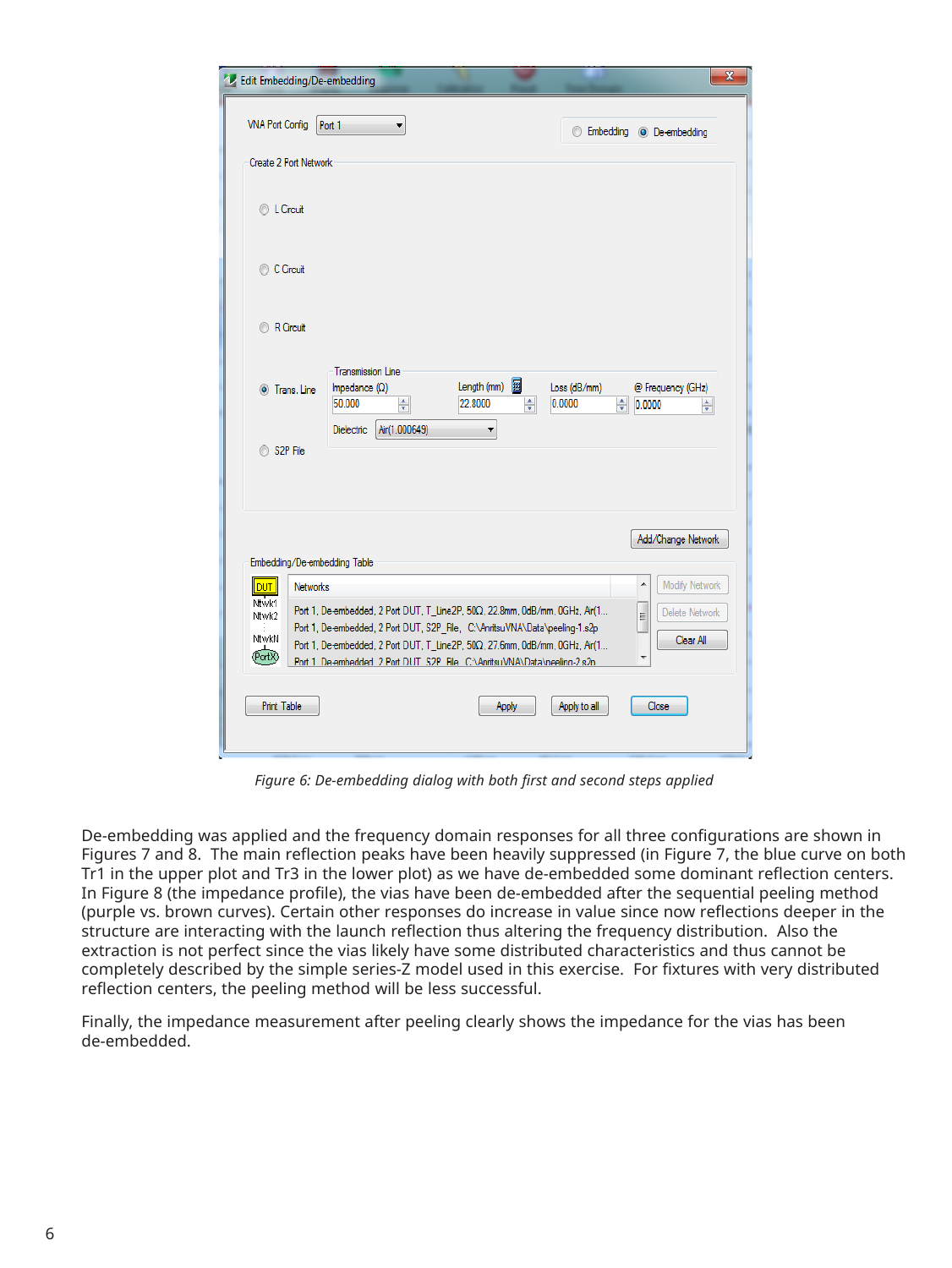

*Figure 7: Results of the frequency domain response of the original structure (brown), with the first peeling step de-embedded (orange), and with both first and second steps de-embedded (blue).*



*Figure 8: Impedance measurement after peeling (purple is before peeling and brown is after)*

### **Summary**

The sequential peeling network extraction tool is an effective and simple solution that enables users to de-embed subsets of structure that behave as localized pseudo-lumped-element reflection centers. This is particularly popular for electrically small structures (e.g., on-wafer) of those with runs of transmission line punctuated by electrically small structures (e.g., PC boards with isolated vias or studs in transmission lines). This process is based on reflection measurements only and does not work well with insertion loss measurements.